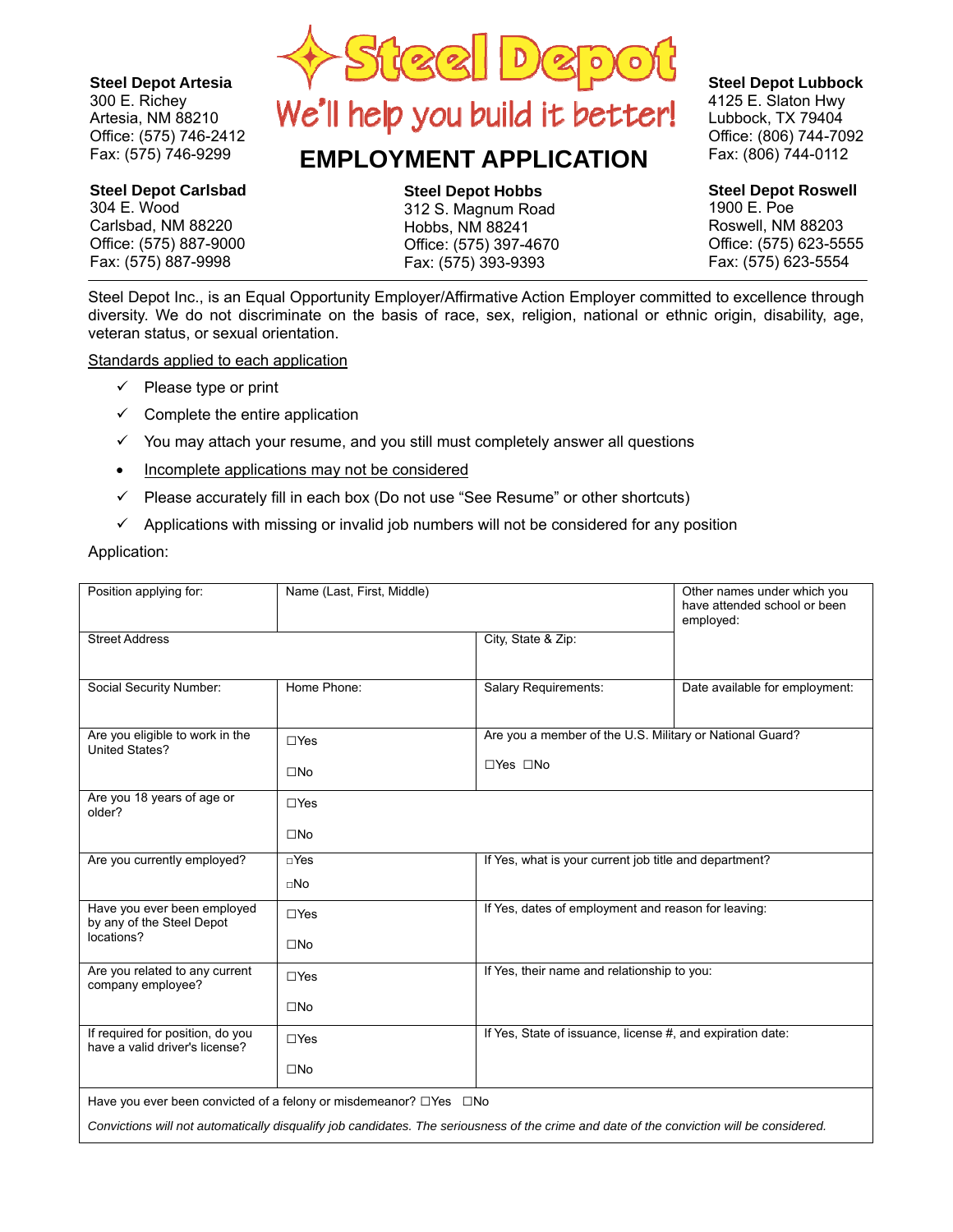#### **EDUCATION**

| Name of School                                                                                                           | City/State |               | Did you graduate? | If No, # of years<br>left to graduate | Degree received | Major |
|--------------------------------------------------------------------------------------------------------------------------|------------|---------------|-------------------|---------------------------------------|-----------------|-------|
| High School:                                                                                                             |            | $\Box$ Yes    | $\square$ No      |                                       |                 |       |
| GED:                                                                                                                     |            | $\Box$ Yes    | $\square$ No      |                                       |                 |       |
| Other School:                                                                                                            |            | $\Box$ Yes    | $\square$ No      |                                       |                 |       |
| College:                                                                                                                 |            | $\square$ Yes | $\square$ No      |                                       |                 |       |
| College:                                                                                                                 |            | $\square$ Yes | $\square$ No      |                                       |                 |       |
| College:                                                                                                                 |            | $\Box$ Yes    | $\square$ No      |                                       |                 |       |
| Other credentials/licenses/professional affiliations, etc., which are relevant to the job(s) for which you are applying. |            |               |                   |                                       |                 |       |

SKILLS: please list technical skills, clerical skills, trade skills, etc., relevant to this position. Include relevant computer systems and software packages of which you have a working knowledge, and note your level of proficiency (basic, intermediate, expert)

WORK EXPERIENCE - Please detail your entire work history. Begin with your current or most recent employer.

If you held multiple positions with the same organization, detail each position separately. Attach additional sheets if necessary. Omission of prior employment may be considered falisfication of information. Please explain any gaps in employment. Include full-time military or voluntary commitments. **PLEASE DO NOT** complete this information with the notation "See Resume."

PLEASE NOTE: Steel Depot reserves the right to contact all current and former employers for reference information.

| Dates Employed (most recent position)   | $\Box$ Full-time<br>$\Box$ Part-time    | Title:                                   |
|-----------------------------------------|-----------------------------------------|------------------------------------------|
| From: $\frac{1}{1}$ / To: $\frac{1}{1}$ | If part-time, # hours per week:         |                                          |
| <b>Starting Salary:</b>                 | Organization Name and Address:          |                                          |
| Final Salary:                           |                                         |                                          |
| Supervisor's Name, Title and Phone #:   | Other Reference Name, Title and Phone#: | Contact my current references:           |
|                                         |                                         | $\Box$ At any time                       |
|                                         |                                         | $\Box$ Only if I am a finalist candidate |
| Primary duties:                         |                                         | Reason for Leaving:                      |
|                                         |                                         |                                          |
| Dates Employed (most recent position)   | $\Box$ Full-time<br>$\Box$ Part-time    | Title:                                   |
| From: $\frac{1}{1}$ / To: $\frac{1}{1}$ | If part-time, # hours per week:         |                                          |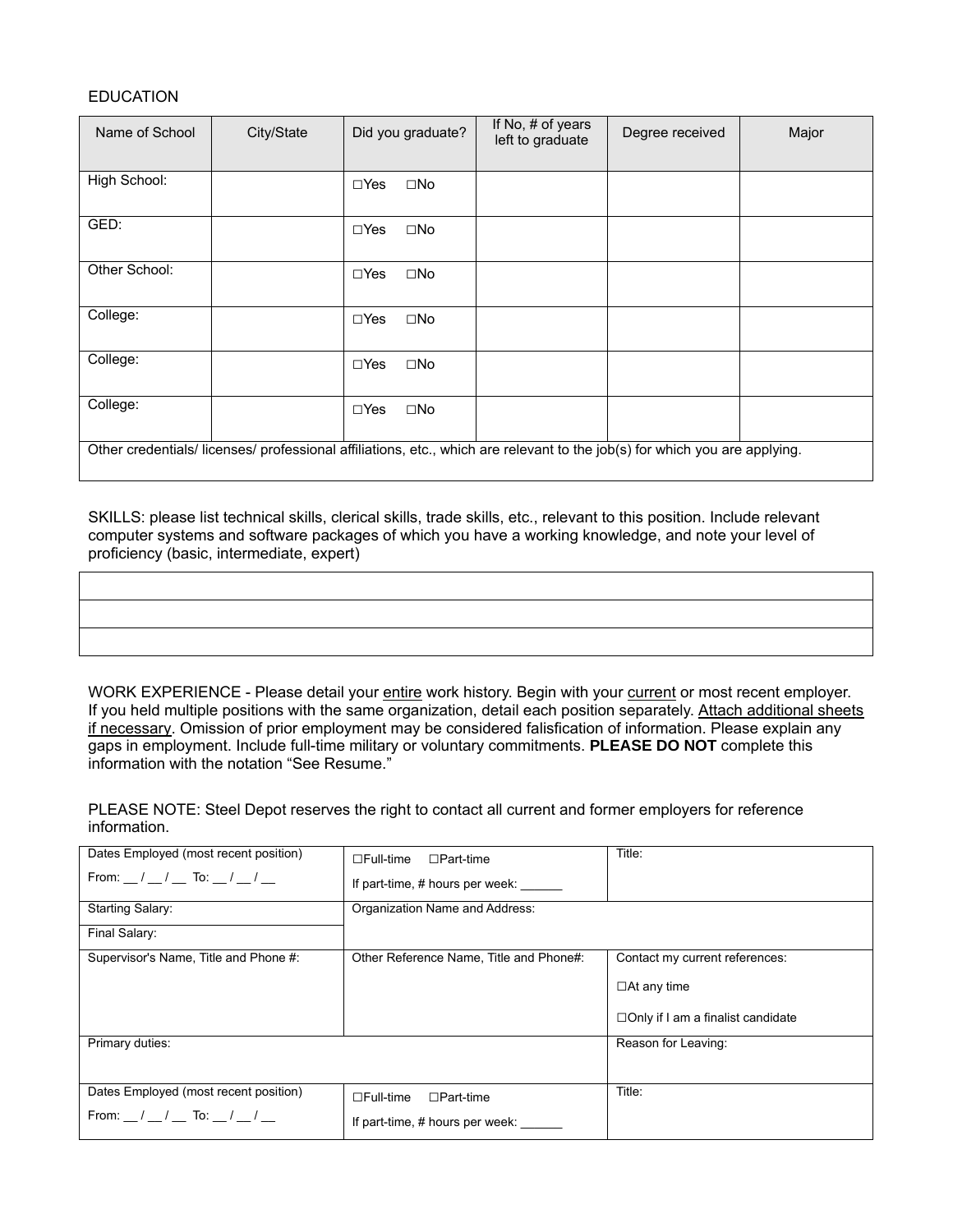| <b>Starting Salary:</b>               | Organization Name and Address:          |                                     |
|---------------------------------------|-----------------------------------------|-------------------------------------|
| Final Salary:                         |                                         |                                     |
| Supervisor's Name, Title and Phone #: | Other Reference Name, Title and Phone#: | Contact my current references:      |
|                                       |                                         | $\Box$ At any time                  |
|                                       |                                         | □ Only if I am a finalist candidate |
| Primary duties:                       |                                         | Reason for Leaving:                 |
|                                       |                                         |                                     |

| Dates Employed (most recent position)                                 | $\Box$ Part-time<br>$\square$ Full-time | Title:                                   |
|-----------------------------------------------------------------------|-----------------------------------------|------------------------------------------|
| From: $\frac{1}{2}$ / $\frac{1}{2}$ To: $\frac{1}{2}$ / $\frac{1}{2}$ | If part-time, # hours per week:         |                                          |
| <b>Starting Salary:</b>                                               | Organization Name and Address:          |                                          |
| Final Salary:                                                         |                                         |                                          |
| Supervisor's Name, Title and Phone #:                                 | Other Reference Name, Title and Phone#: | Contact my current references:           |
|                                                                       |                                         | $\Box$ At any time                       |
|                                                                       |                                         | $\Box$ Only if I am a finalist candidate |
| Primary duties:                                                       |                                         | Reason for Leaving:                      |
|                                                                       |                                         |                                          |

#### PLEASE READ CAREFULLY AND SIGN THAT YOU UNDERSTAND AND ACCEPT THIS INFORMATION.

I certified that information contained on this application and its supporting documents to be accurate and complete. I understand and agree that failure to fully complete the form, or misrepresent or omission of facts, represents grounds for a elimination from consideration for employment, or termination after employment if discovered at a later date. I authorize Steel Depot Inc., to investigate, without liability, all statements contained in this application and supporting materials. I authorize references and former employers, without liability, to make full response to any inquiries in connection with this application for employment. If requested, I agree to submit to a physical exam, criminal and credit background investigation, and/or screening for you legal substances upon conditional offer of employment. I understand that this document is NOT an offer of employment, and that an offer of employment, if tendered, does NOT constitute a contract for continued guaranteed employment. I understand that staff employees of Steel Depot served at-will, and the employment relationship may be terminated at any time by either party, for any or no reason, other than a reason prohibited by law. If employed, I will be required to furnish proof of eligibility to work in the United States, and to comply with company and departmental regulations. I understand that if employed on a temporary basis, I would be paid for hours worked only, and would be ineligible for benefits including paid time off. I understand that the first 90 (NINETY) DAYS of regular employment represents a provisional period, during which I would not be eligible to apply for transfer or promotion and during which I may be terminated without right of appeal.

| Applicants signature: | Date |
|-----------------------|------|
|-----------------------|------|